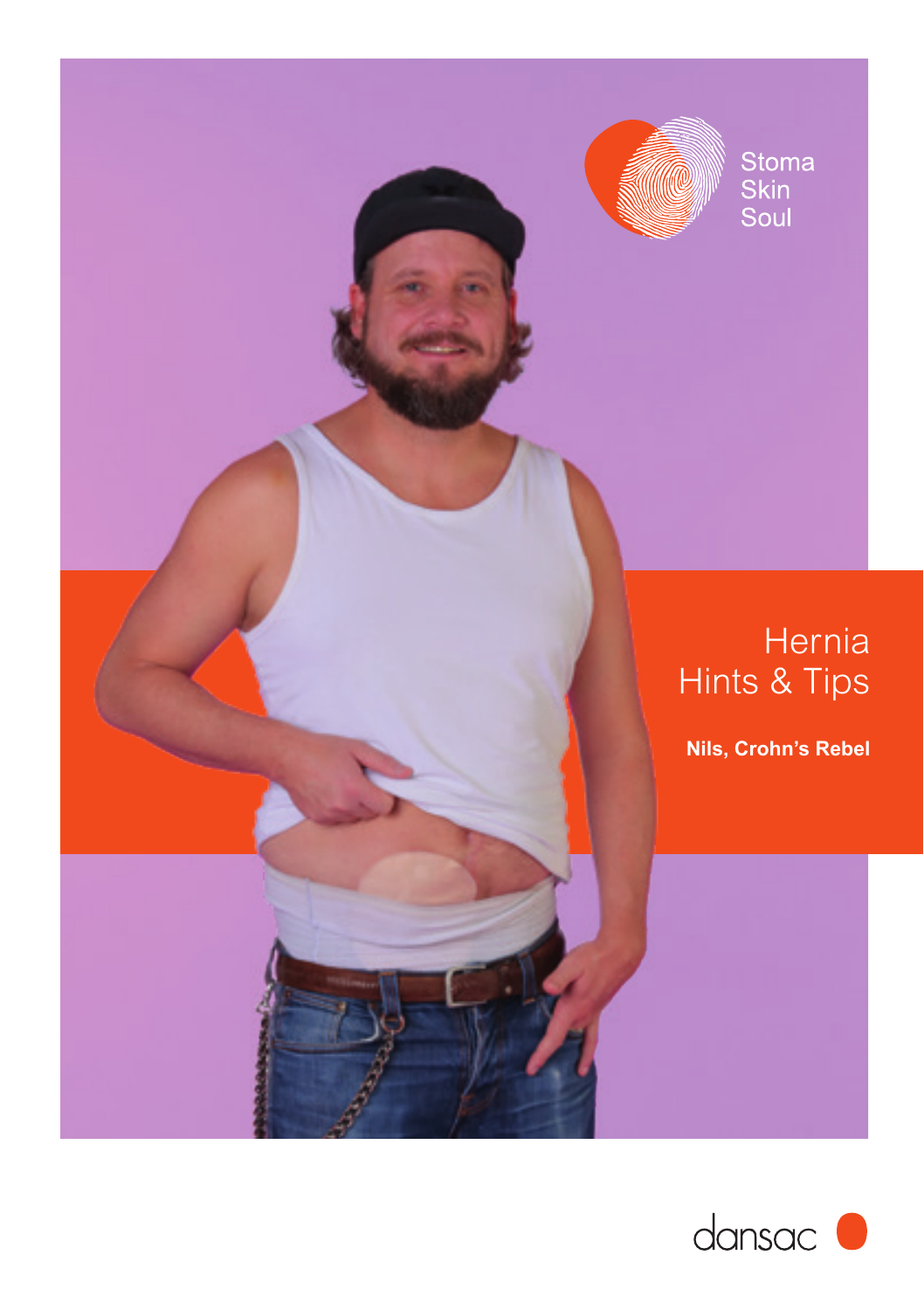# Introduction Hints & Tips Hernia

This booklet offers guidance to the person undergoing surgery which will result in stoma formation or for those post-operatively who may be at risk of or perhaps already have developed a parastomal hernia.

Please discuss the content with your Stoma Care Nurse (SCN) if you require additional advice or support.

Dansac would like to thank the following for their invaluable contribution to this booklet:

**Sharon Colman** RGN BSc (Hons) Community Stoma Nurse Specialist, Norfolk. **Debbie Johnson**, RGN, Stoma Specialist, Dansac UK, London Community. **Jacqui North,** RGN BSc(Hons), Senior Clinical Nurse Specialist, Stoma Care. **Claire Ryan**, Senior Nurse Manager/Clinical Nurse Specialist - Stoma Care RN, Dip Adult Nursing, BSc (Hon).

**Jo Sica**, Clinical Nurse Specialist, Stoma Care, Kingston CCG.

The information contained in this brochure is provided as general information only and is not intended to be medical advice. Please see our website for the most up to date information, as guidance can and does sometimes change. Always follow product Instructions For Use and ask your health care professional for more information.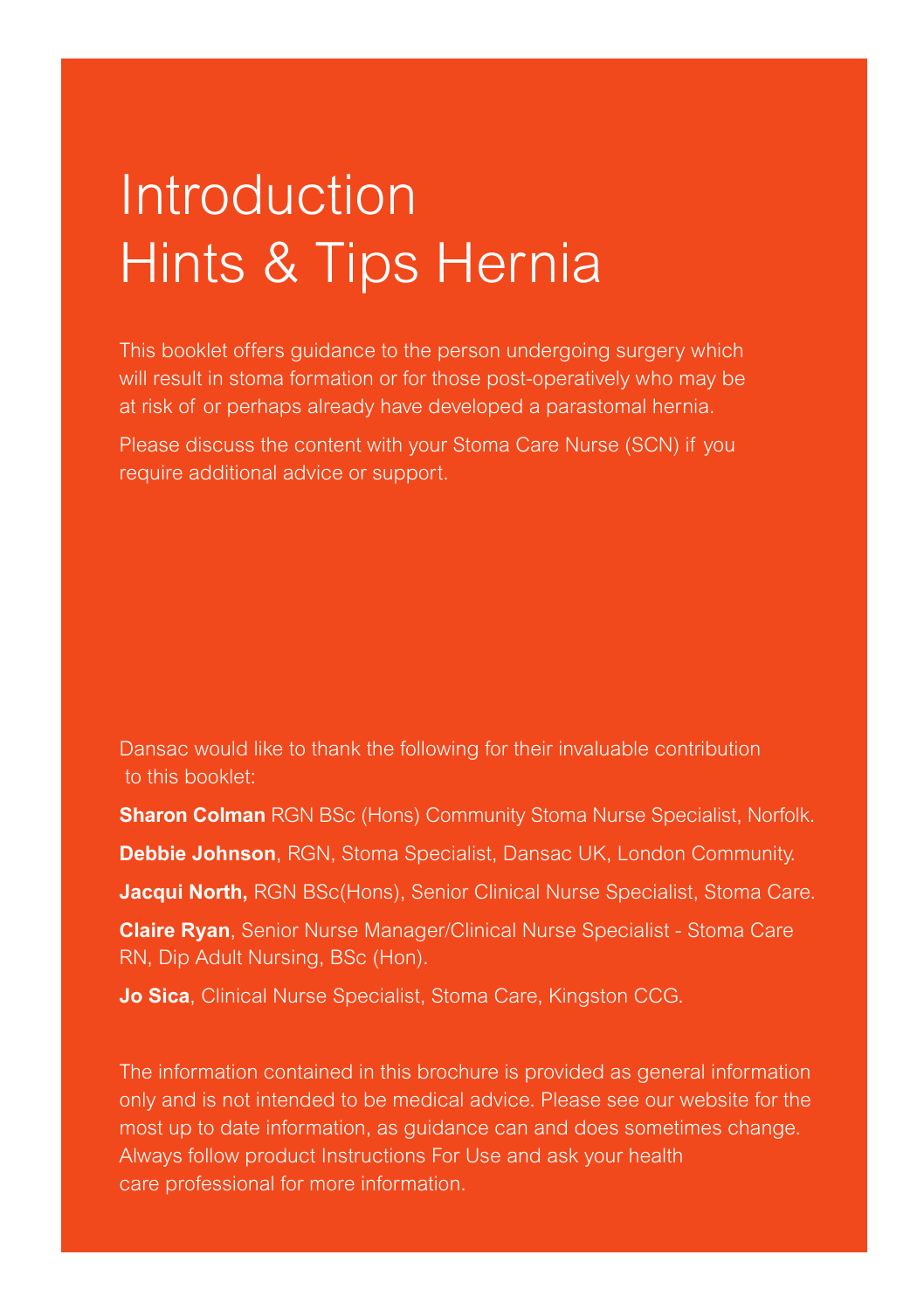### **Contents**

| What is a parastomal hernia?      | 4  |
|-----------------------------------|----|
| Am I at risk?                     | 6  |
| What is my ideal weight?          | 7  |
| What can I do to reduce the risk? | 8  |
| I think I have developed a hernia | 9  |
| Managing a parastomal hernia      | 10 |
| Exercise hints & tips             | 11 |
| Training and exercise             | 12 |
| Lifestyle examples                | 13 |
| Other helpful advice & links      | 14 |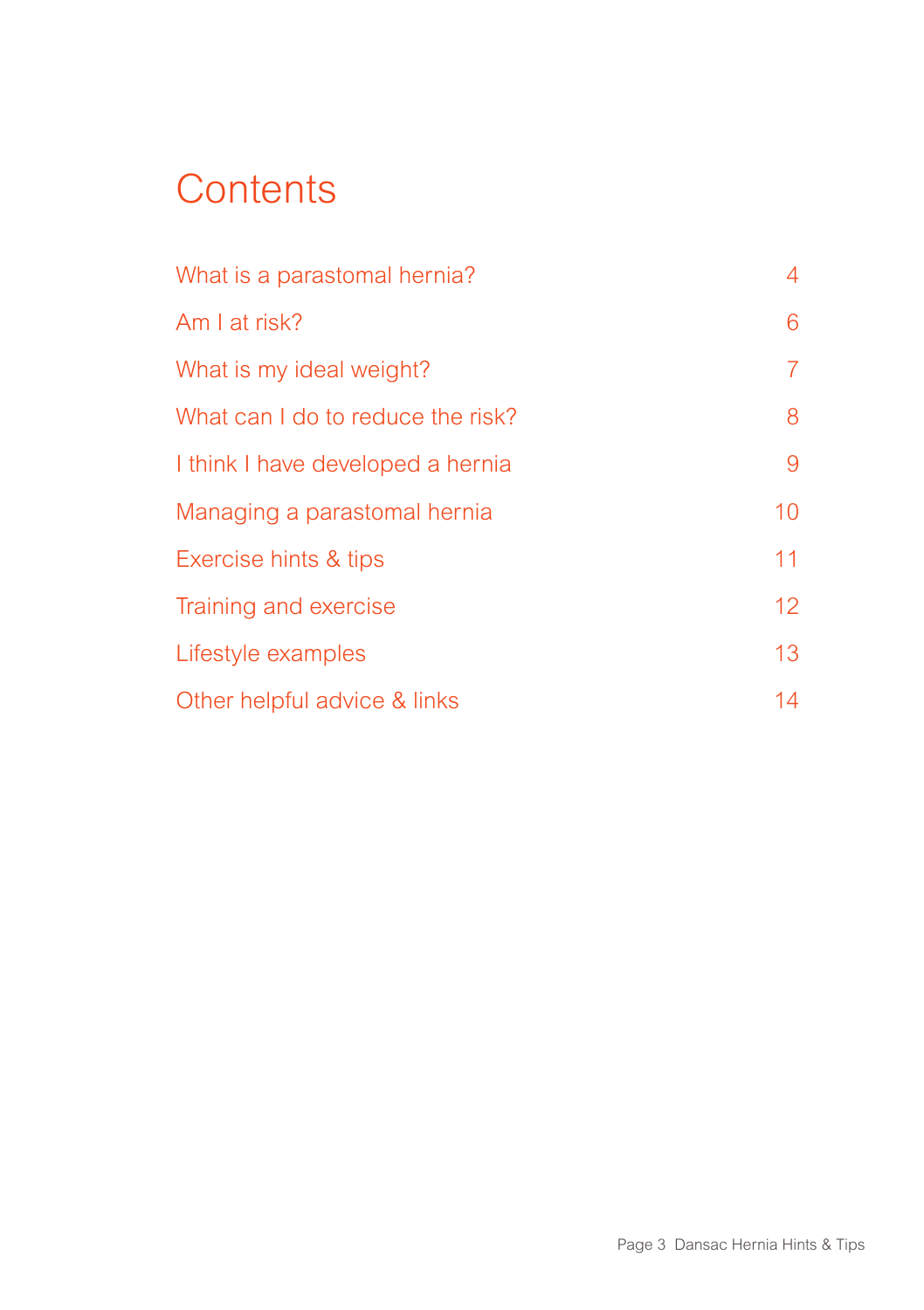## What is a parastomal hernia?

A parastomal hernia is a common complication which can affect some people following stoma formation.

Research has shown that as many as 10-50% of patients may go on to develop a hernia.<sup>1</sup>

During your surgery an incision is made through the abdominal wall and muscle. This can result in a weakness in the muscle surrounding your stoma which may lead to a noticeable bulge behind or around the stoma.

Parastomal hernia is not always painful but can often be uncomfortable and inconvenient. Some patients describe a heavy, dragging sensation in and around their stoma.

The risk of developing a parastomal hernia is more common within the first year of stoma forming surgery. Herniation may however develop many years after surgery.<sup>2</sup>

Please refer to the section Am I at risk?



Example of a parastomal hernia



Sideways view of a hernia formation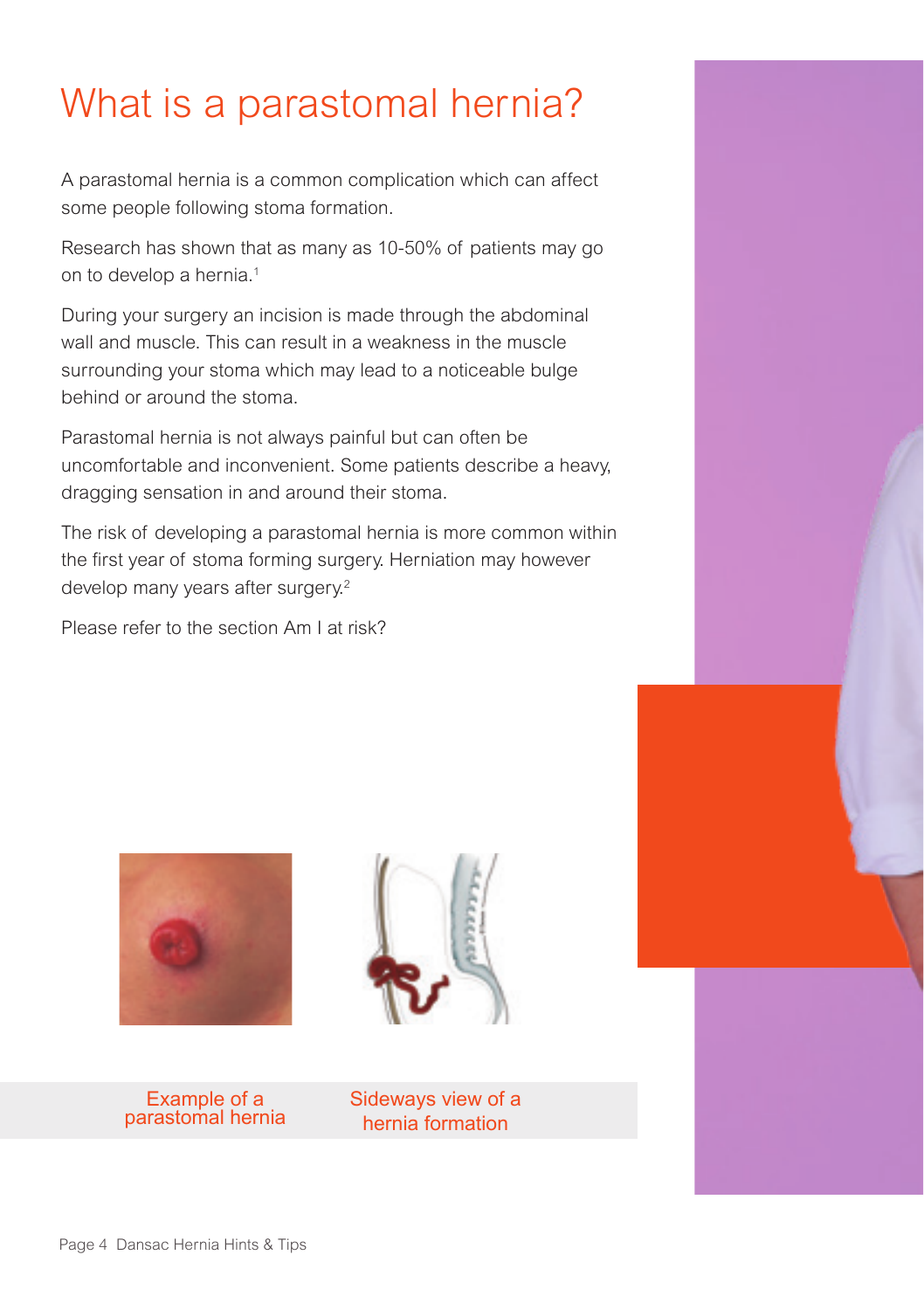"I felt much more alive than what I did before the operation. I've done a lot of things I couldn't do before the operation, like skydiving, sports, activities and all kind of things I couldn't do when I was sick."

### Feeling comfortable in your own skin

**Nils, Crohn's Rebel**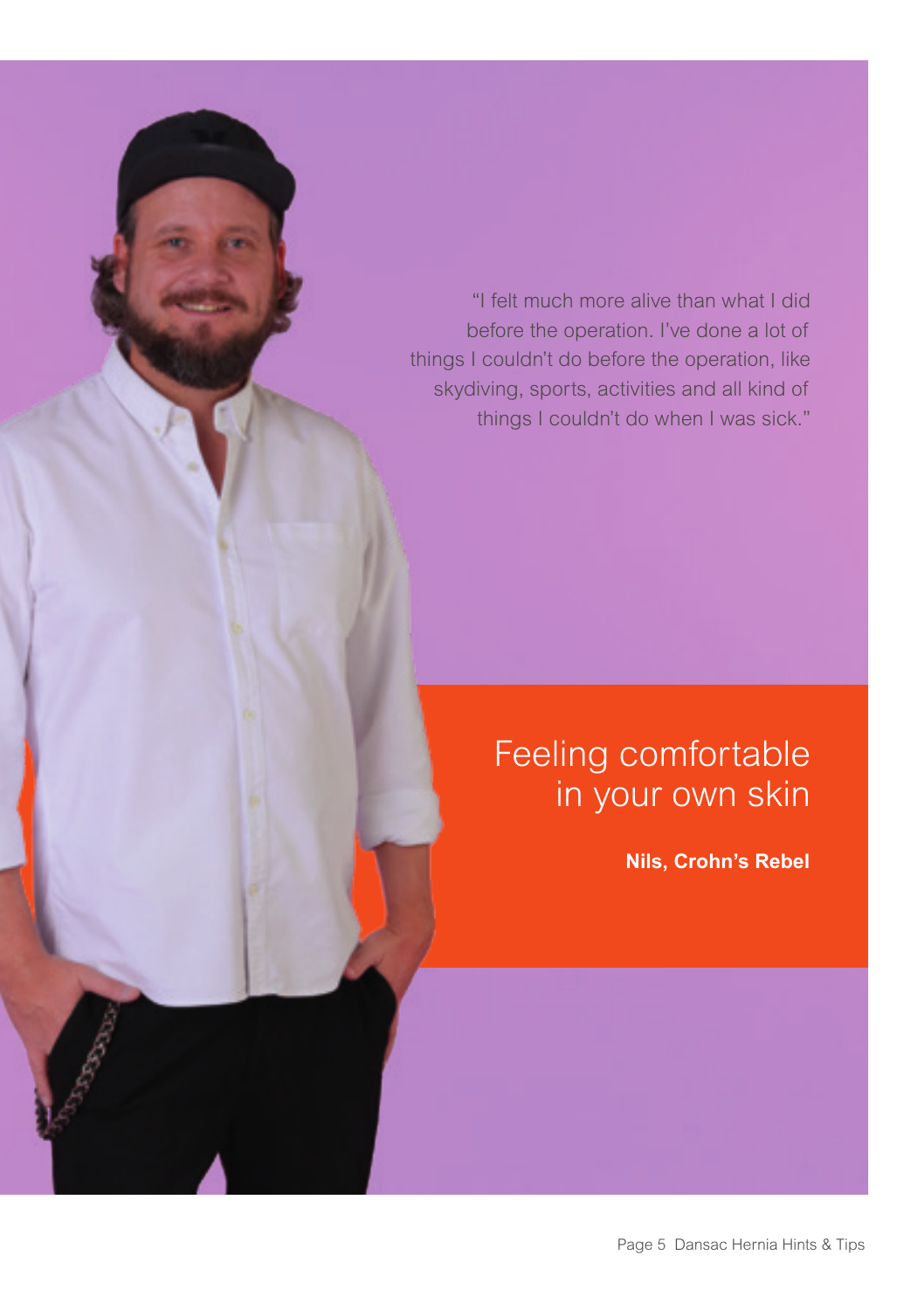### Am I at risk?



- Smoking significantly increases risk of herniation.<sup>3</sup>
- Chronic or excessive coughing.<sup>1</sup>
- Previous history of hernia repair.<sup>1,4</sup>
- Obesity. $1,4$
- Muscles becoming weaker with age.<sup>1</sup>
- Location of stoma.<sup>4</sup>
- Wound infection.<sup>1</sup>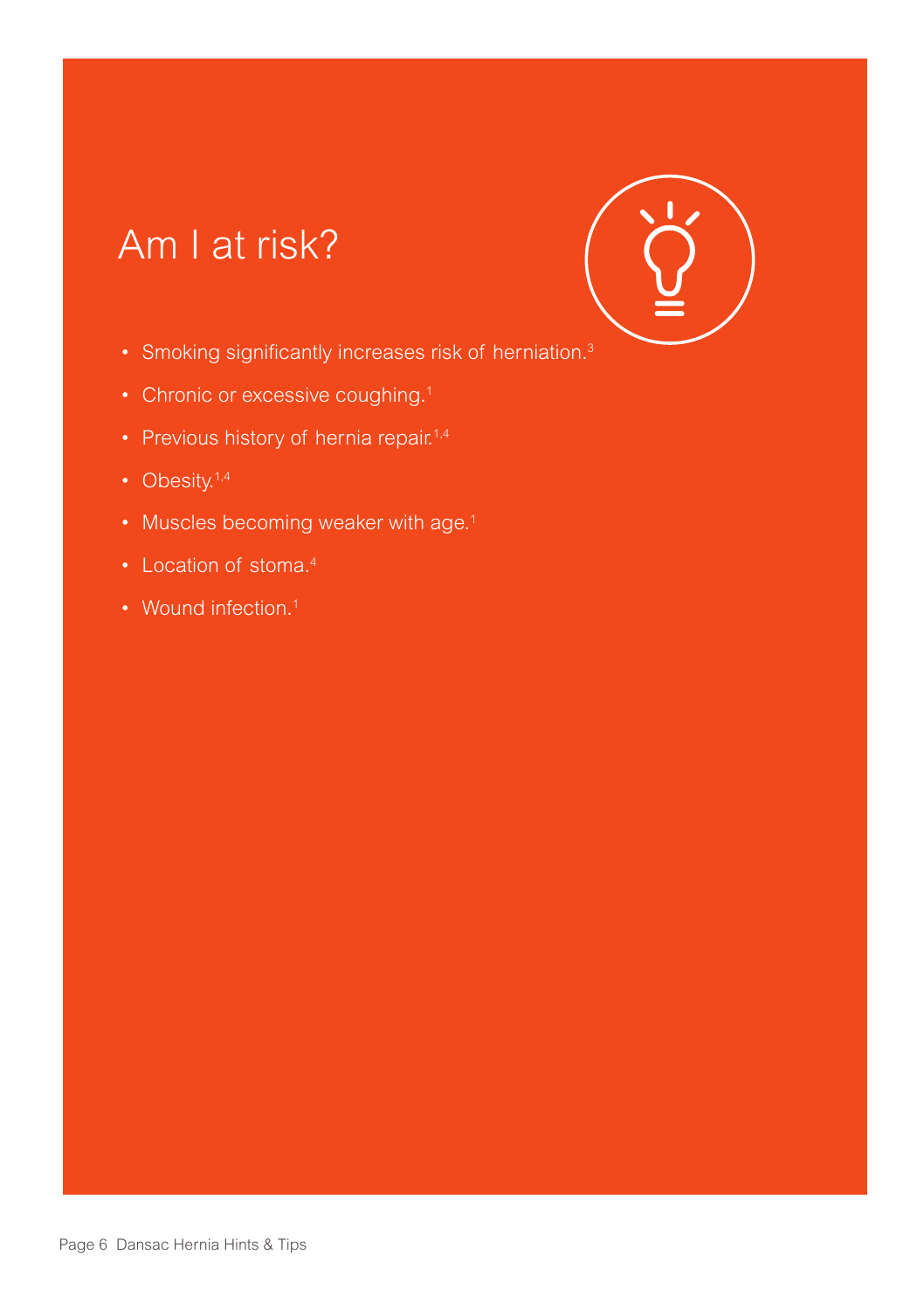### What is my ideal weight?

#### Height and weight chart<sup>7</sup>

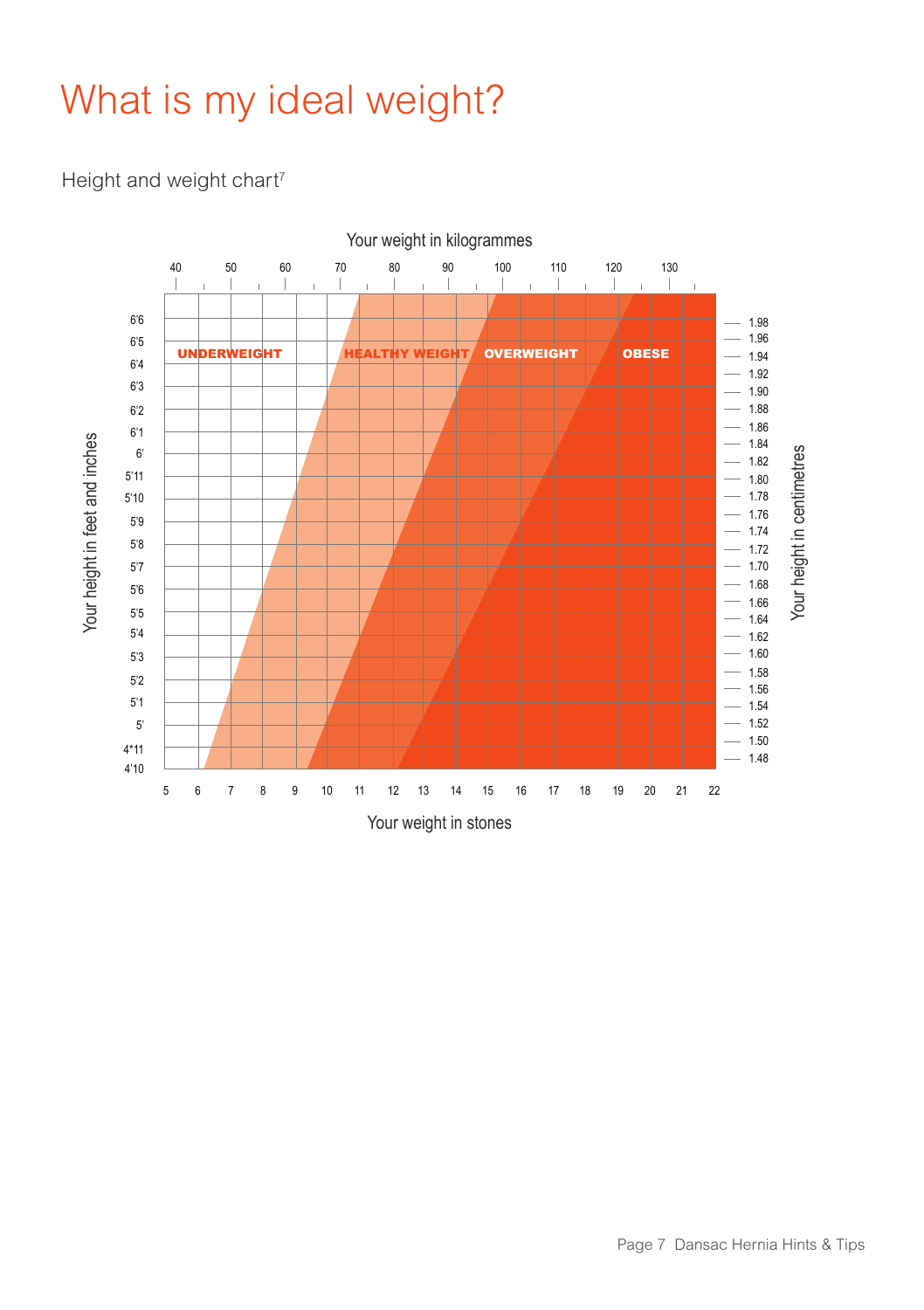### What can I do to reduce the risk?



- It is important that you do not lift anything heavier than a full kettle for at least 8 weeks after surgery.5
- Manage your weight Refer to ideal weight chart.<sup>6</sup>
- Try to maintain good posture at all times as this may help strengthen your core muscles.
- Coughing and sneezing may cause increased strain on your abdominal muscles. Place your hands against your abdomen, applying light pressure and support when required.
- Smoking causes a decreased rate of collagen formation. This is due to the effect of nicotine, which weakens the abdominal wall.<sup>3</sup>
- Research has shown that following a daily exercise plan can reduce the risk of herniation.
- Comfortable lightweight support garments may be worn postoperatively.<sup>5</sup> These are readily available in high street department stores. Please do seek advice from your SCN for additional support garments if you feel you are at an increased risk.
- If you have had formation of a colostomy it is advisable to keep your bowel movements soft to avoid constipation.<sup>5</sup>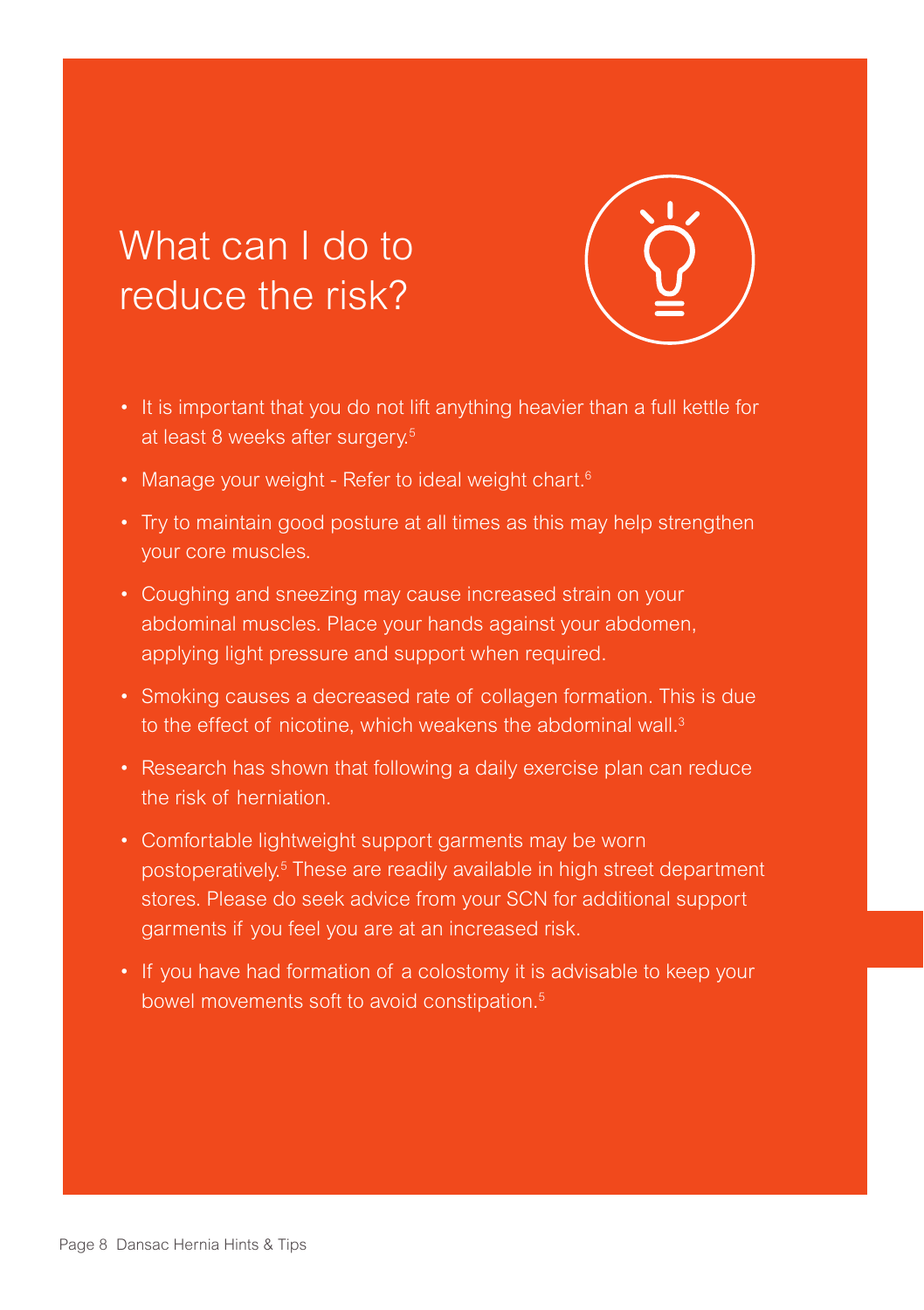### I think I have developed a hernia

- Seek advice and assessment by your SCN.
- You will require review of your stoma, skin and ostomy appliance as a parastomal hernia may alter the fit and security of your stoma product.
- Following assessment your SCN may recommend an alternative support garment more appropriate to your needs.
- If you irrigate your stoma (colostomy) you may experience some difficulty. Your SCN will advise accordingly.
- If experiencing abdominal pain or discomfort seek advice from your healthcare provider and discuss which analgesia is suitable to help provide relief.



**Simon**

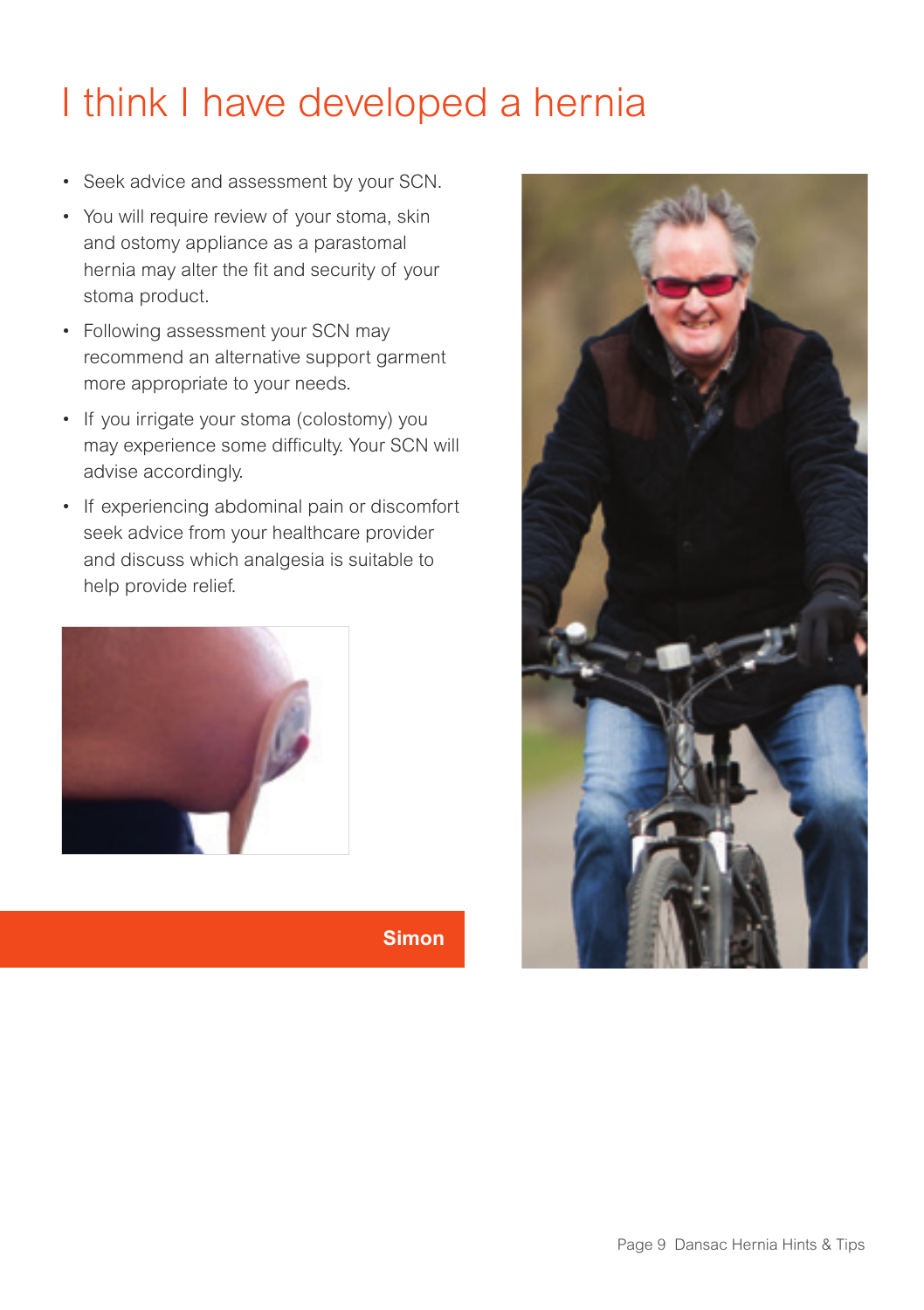## Managing a parastomal hernia

### Conservative management with a support garment

This is often the primary management of parastomal hernia and is achieved by wearing support garments.<sup>8</sup>

A wide range of garment options are available, both on the high street and on prescription. Appropriate selection depends on the size of your hernia and your own individual preference and needs. It is important with the help of your SCN you find a comfortable garment that you are happy to wear all day, everyday whilst providing you with the necessary abdominal support.<sup>8</sup>

#### Two types of support garment are commonly used:

- Hernia Support Belts. These come in several widths and designs. This depends on the size and shape of your abdomen.
- Control Top Garments. There are many types including brief, boxer and vests.

All of these garments need to be expertly fitted by your SCN or a qualified garment fitter.

Support garments rarely interfere with stoma function, however occasionally a hole is required to accommodate the stoma pouch. Your SCN will advise.

### **Surgery**

- Most parastomal hernias do not require surgery. However, if the hernia is causing pain and/or becoming unmanageable, surgery may be considered. As with all operations that require an anaesthetic there are associated risks.
- Having a hernia repair does not guarantee it will not reoccur.
- Discuss options with your SCN and surgeon.





Female Male



Support belt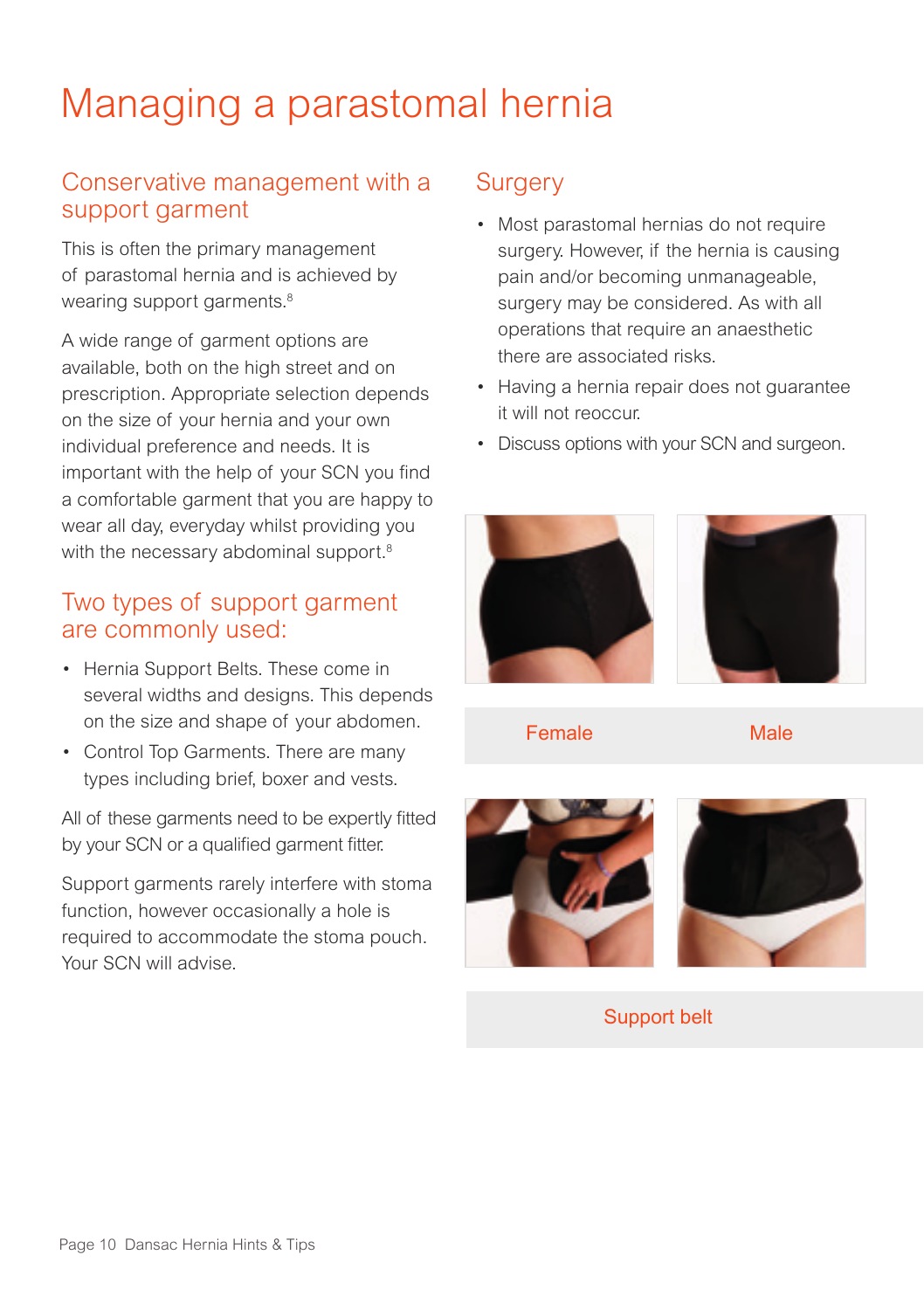### Exercise hints & tips



- Preparing your body before surgery is important to reduce the risk of developing parastomal hernia.
- Slowly build your activity level as you feel fit, aiming to return to the active life you enjoyed before surgery.
- Walking is a great way of keeping fit. Don't overdo it and remember to listen to what your body is telling you.
- If your work or leisure activities involve heavy lifting or strenuous exercise it is important that you seek advice from your SCN.
- Most important is to take one day at a time and pat yourself on the back for every accomplishment - no matter how little it might seem!
- Set yourself a target each week to increase the amount of exercise you take.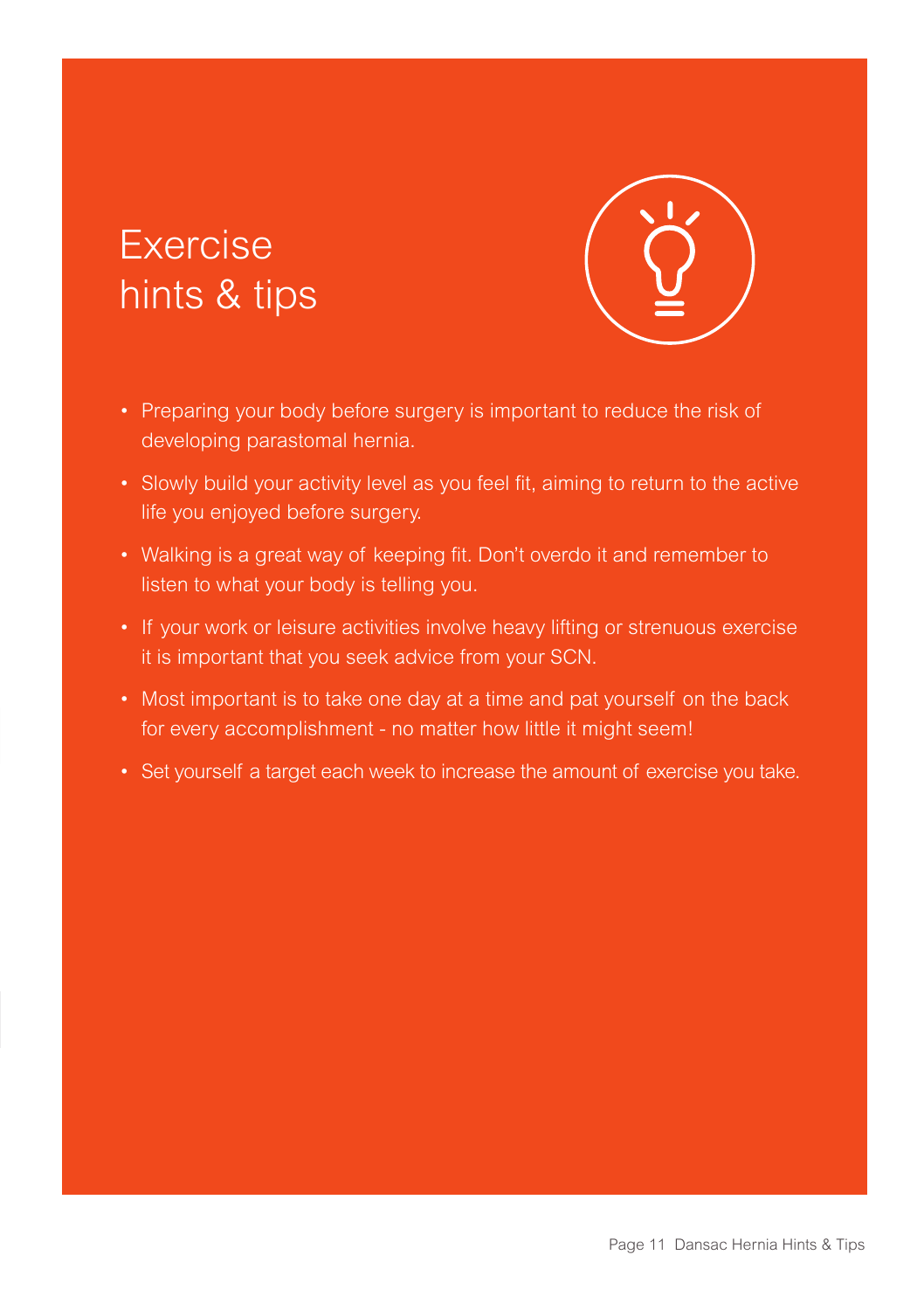### Training and exercise

Having a stoma should not prevent you from exercising or from being as physically active as you were before your operation. Talk to your doctor/stoma care nurse about contact sports or very heavy lifting; apart from that you should be able to enjoy the same type of physical activities you enjoyed before your surgery.

Remember, even light exercise is good exercise - for your heart, your joints, your muscles, your lungs, and for your general sense of well-being. You will need to allow some recovery time - and walking is a great place to start. Postoperatively, just walking around the house or to the end of your garden is fine. Set yourself small exercise goals each week to improve your strength and stamina gradually, such as walking for ten minutes and then fifteen minutes, or measure it by distance. One thing to bear in mind is that there is more to getting back in shape than running a mile or playing a set of tennis. Thirty minutes of walking every day is very good for you.



**Pia**



When aiming to participate in more strenuous activity it is important to build your strength and ability gradually.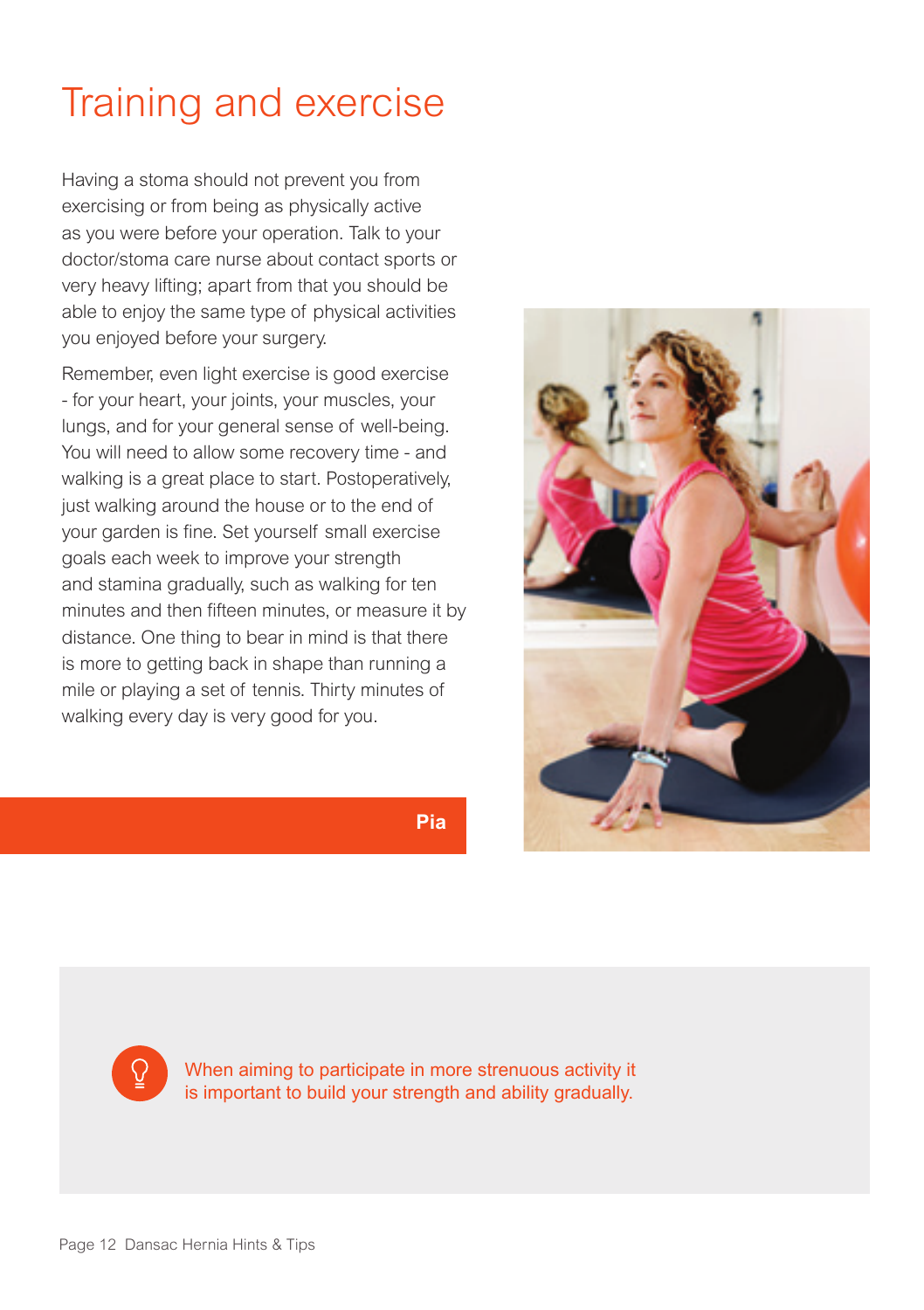### Lifestyle examples



- Golf
- Gardening
- Fishing
- Football
- Tennis
- Hill climbing
- Gym activities
- Skiing
- Scuba diving

If you have any doubts on what exercise or activity you can or cannot do, your stoma care nurse is there to help advise you.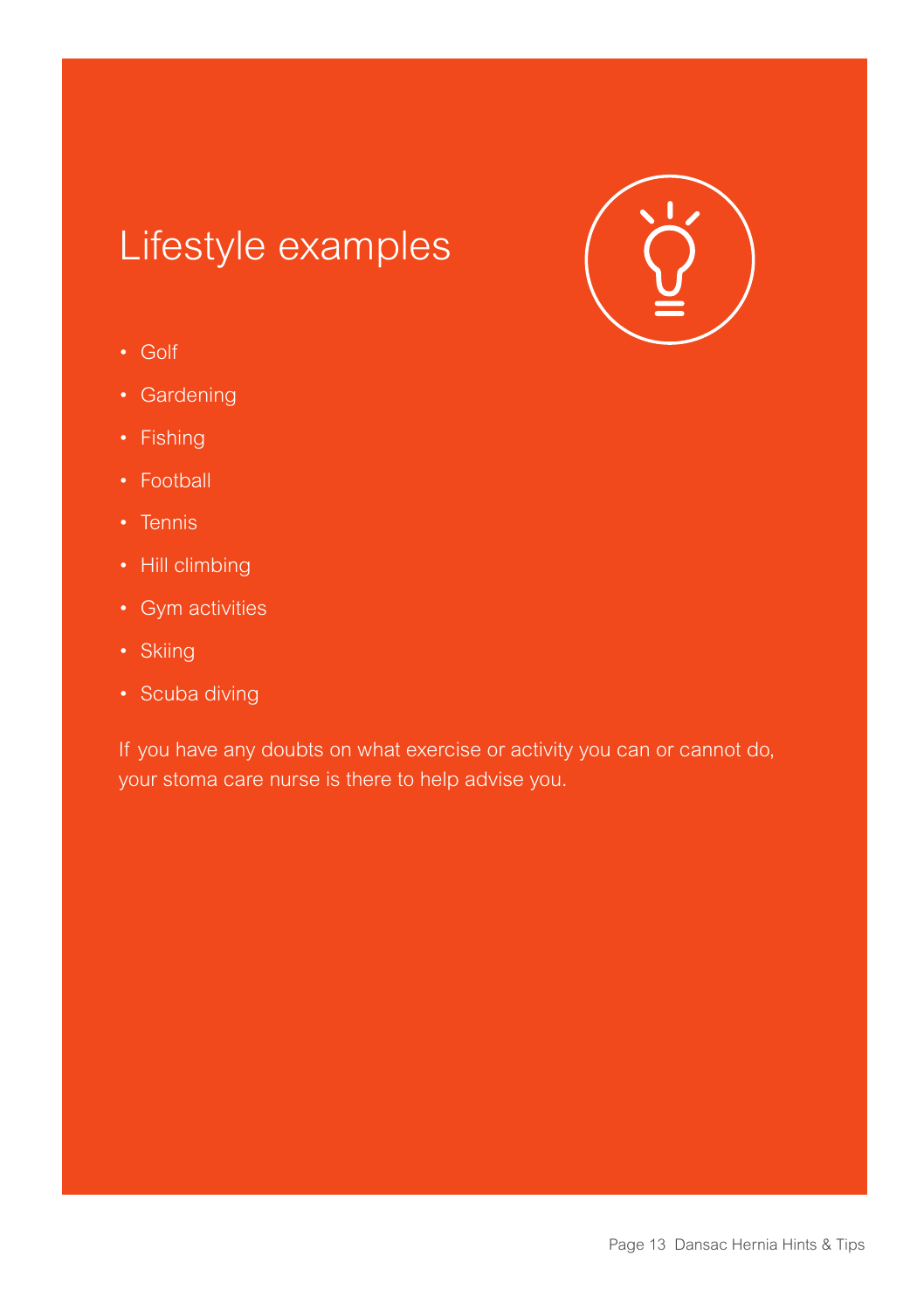## Other helpful advice & links

For more sources of information from Dansac, please go to: **www.dansac.com.au** or **www.dansac.co.nz**:

- Living with a stoma
- Contact us

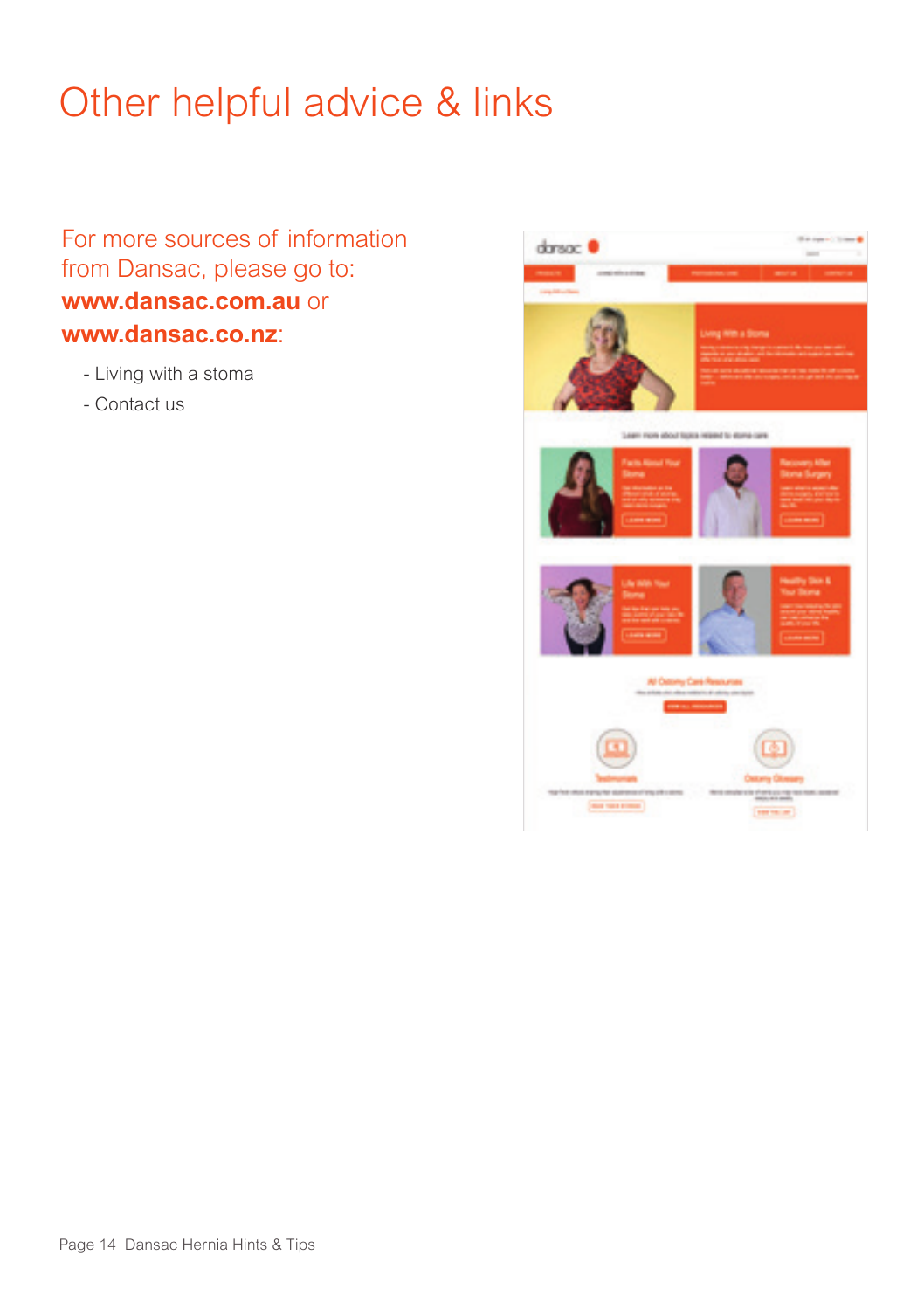# **Hernia** Hints & Tips

#### References:

- 1. Jo Thompson, M. (2008). Parastomal hernia: incidence, prevention and treatment strategies. British Journal of Nursing, 17(Sup1), pp.S16-S20.
- 2. Burch, J. (2018). Nursing strategies for the prevention and management of parastomal hernias. Gastrointestinal Nursing, 16(2), pp.38-42.
- 3. Hernia Center of Southern California. (2020). Does Smoking Affect Hernias?. [online] Available at: https:// herniaonline.com/hernia-health/smoking-affect-hernias/ [Accessed 6 Mar. 2020].
- 4. McGrath, A., Porrett, T. and Heyman, B. (2006). Parastomal hernia: an exploration of the risk factors and the implications. British Journal of Nursing, 15(6), pp.317-321.
- 5. Surgery, W. (2020). What To Expect After Stoma Surgery - Bladder & Bowel Community. [online] Bladder & Bowel Community. Available at: https://www.bladderandbowel. org/bowel/stoma/expect-after-stoma-surgery/ [Accessed 6 Mar. 2020].
- 6. Russell, S. (2017). Physical activity and exercise after stoma surgery: overcoming the barriers. British Journal of Nursing, 26(5), pp.S20-S26.
- 7. https://www.nhs.uk/live-well/healthy-weight/height-weightchart/(accessed 23 April 2020)
- 8. Williams, J. (2011). Management of parastomal hernias. Gastrointestinal Nursing, 9(5), pp.15-16.